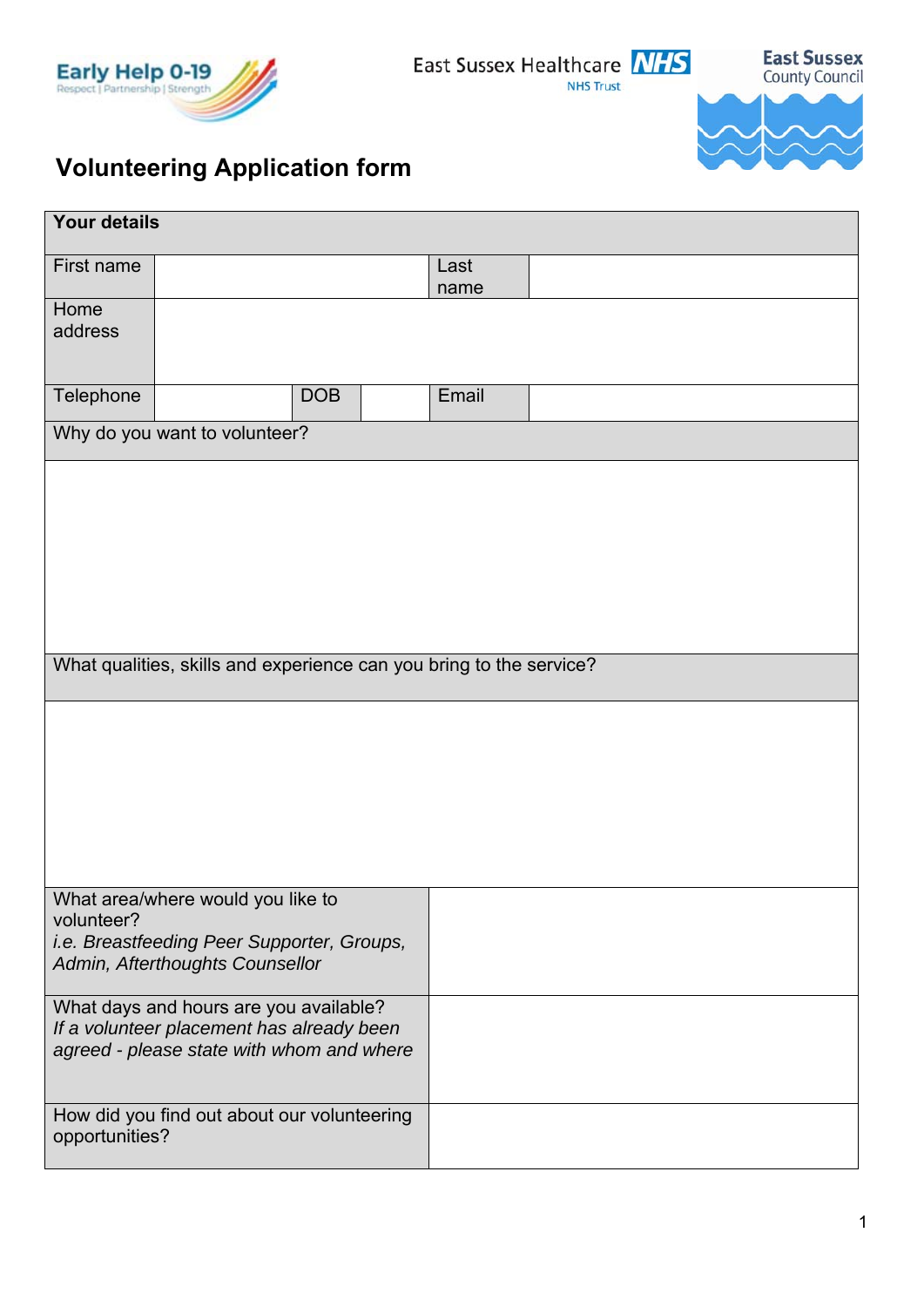



## **References**

Please provide details of two people who have known you over time either in a personal or professional capacity. References will be taken up before inviting you to an interview.

| If you are interested in a Breastfeeding Peer Support role one of these should be your Health |  |
|-----------------------------------------------------------------------------------------------|--|
| <b>Visitor</b>                                                                                |  |

| Reference 1                              |  | Reference 2                              |  |  |  |
|------------------------------------------|--|------------------------------------------|--|--|--|
| Name                                     |  | Name                                     |  |  |  |
| <b>Address</b>                           |  | <b>Address</b>                           |  |  |  |
| Telephone                                |  | Telephone                                |  |  |  |
| Email                                    |  | Email                                    |  |  |  |
| What capacity does this person know you? |  | What capacity does this person know you? |  |  |  |
|                                          |  |                                          |  |  |  |
| For Health Visitor reference only        |  |                                          |  |  |  |
| Child/ren's names and date of births:    |  |                                          |  |  |  |